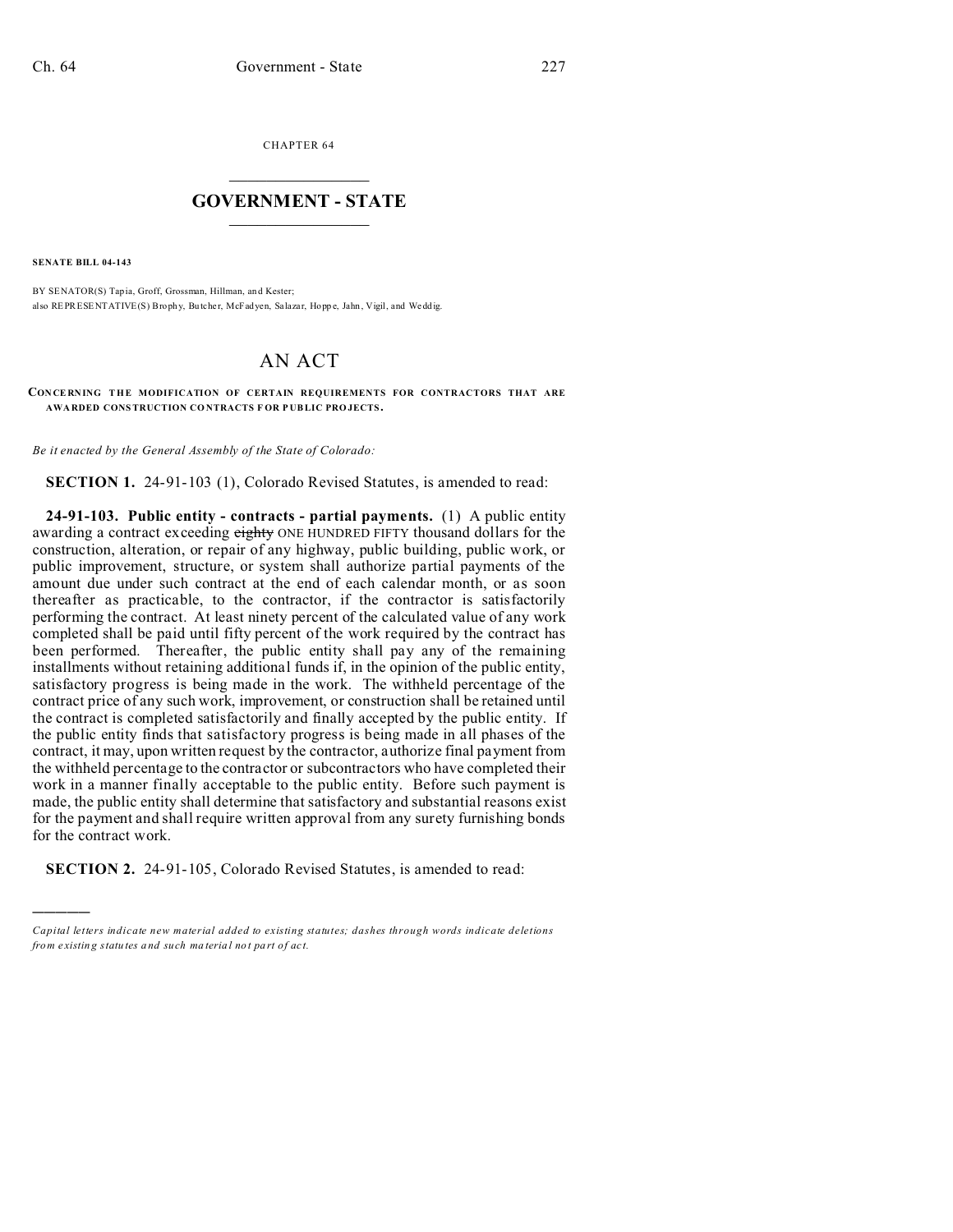**24-91-105. Withdrawal by contractor of sums withheld - security deposit required.** The contractor under any contract exceeding eighty ONE HUNDRED FIFTY thousand dollars made or awarded by any public entity, pursuant to which sums are withheld to assure satisfactory performance of the contract, may withdraw the whole or any portion of the said sums withheld if the contractor deposits acceptable securities with the public entity. The contractor shall take such actions as the public entity may require to transfer the securities or a limited interest in the securities, including a security interest, and to authorize the public entity to negotiate the acceptable securities and to receive the payments due the public entity pursuant to law or the terms of the contract, and, to the extent there are excess funds resulting from said negotiation, the balance shall be returned to the contractor. Such acceptable securities so deposited at all times shall have a market value at least equal in value to the amount so withdrawn. If at any time a public entity determines that the market value of the acceptable securities theretofore deposited has fallen below the amount so withdrawn, the public entity shall give notice thereof to the contractor, who forthwith shall deposit additional acceptable securities in an amount sufficient to reestablish a total deposit of securities equal in value to the amount so withdrawn.

**SECTION 3.** The introductory portion to 24-105-202 (1), Colorado Revised Statutes, is amended to read:

**24-105-202. Contract performance and payment bonds.** (1) When a construction contract is awarded in excess of ONE HUNDRED fifty thousand dollars, the following bonds or security shall be delivered to the state and shall become binding on the parties upon the execution of the contract:

**SECTION 4.** 38-26-106 (1), Colorado Revised Statutes, is amended to read:

**38-26-106. Contractor executes bond.** (1) Every contractor who is awarded any contract for more than fifty thousand dollars for the construction, erection, repair, maintenance, or improvement of any building, road, bridge, viaduct, tunnel, excavation, or other public works for this state, or for any county, city and county, municipality, school district, or other political subdivision of the state, AND EVERY CONTRACTOR WHO IS AWARDED ANY CONTRACT FOR MORE THAN ONE HUNDRED THOUSAND DOLLARS FOR THE CONSTRUCTION, ERECTION, REPAIR, MAINTENANCE, OR IMPROVEMENT OF ANY BUILDING, ROAD, BRIDGE, VIADUCT, TUNNEL, EXCAVATION,OR OTHER PUBLIC WORKS FOR THIS STATE, before entering upon the performance of any such work included in said contract, shall duly execute, deliver to, and file with the board, officer, body, or person by whom such contract was awarded a good and sufficient bond, or other acceptable surety, approved by such contracting board, officer, body, or person, in a penal sum not less than one-half of the total amount payable by the terms of the contract.

**SECTION 5. Effective date.** This act shall take effect at 12:01 a.m. on the day following the expiration of the ninety-day period after final adjournment of the general assembly that is allowed for submitting a referendum petition pursuant to article V, section 1 (3) of the state constitution (August 4, 2004, if adjournment sine